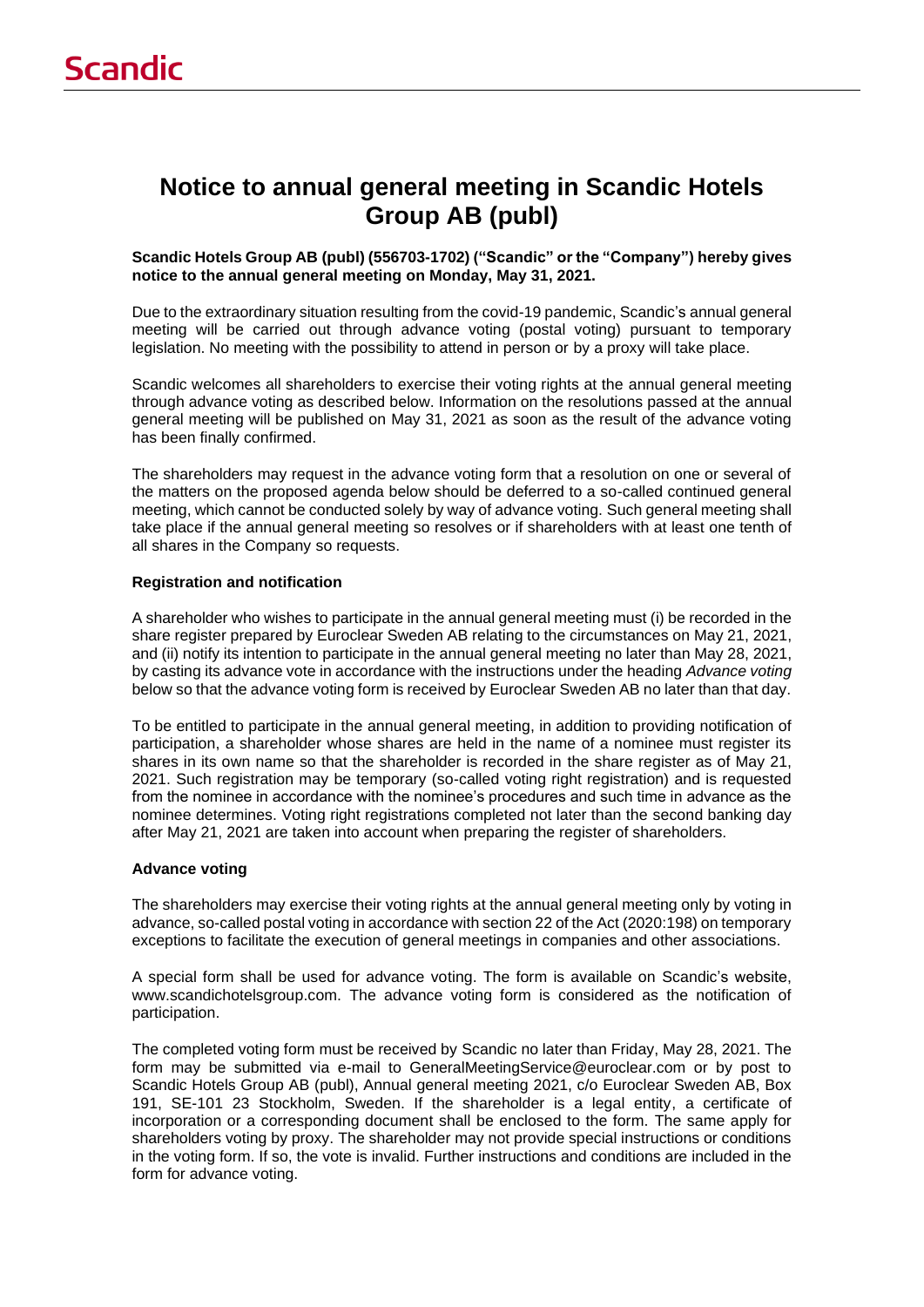For information on how your personal data is processed, please visit https://www.euroclear.com/dam/ESw/Legal/Privacy-notice-bolagsstammor-engelska.pdf.

#### **Proposed agenda**

- 1. Election of a chairman of the meeting.
- 2. Election of one or two persons to approve the minutes.
- 3. Preparation and approval of the voting list.
- 4. Approval of the agenda.
- 5. Determination as to whether the general meeting has been duly convened.
- 6. Presentation of the annual report and the auditors report as well as the consolidated financial statements and the auditors report for the group.
- 7. Resolutions regarding:
	- a. the adoption of the income statement and the balance sheet and the consolidated income statement and the consolidated balance sheet,
	- b. treatment of Scandic's earnings in accordance with the adopted balance sheet, and
	- c. discharge from liability for the members of the board of directors and the CEO.
- 8. Determination of the number of members of the board of directors and the number of auditors.
- 9. Determination of fees for the members of the board of directors and the auditor.
- 10. Election of members of the board of directors.
- 11. Election of chair of the board of directors.
- 12. Election of auditors.
- 13. Presentation of the board of directors' remuneration report for approval.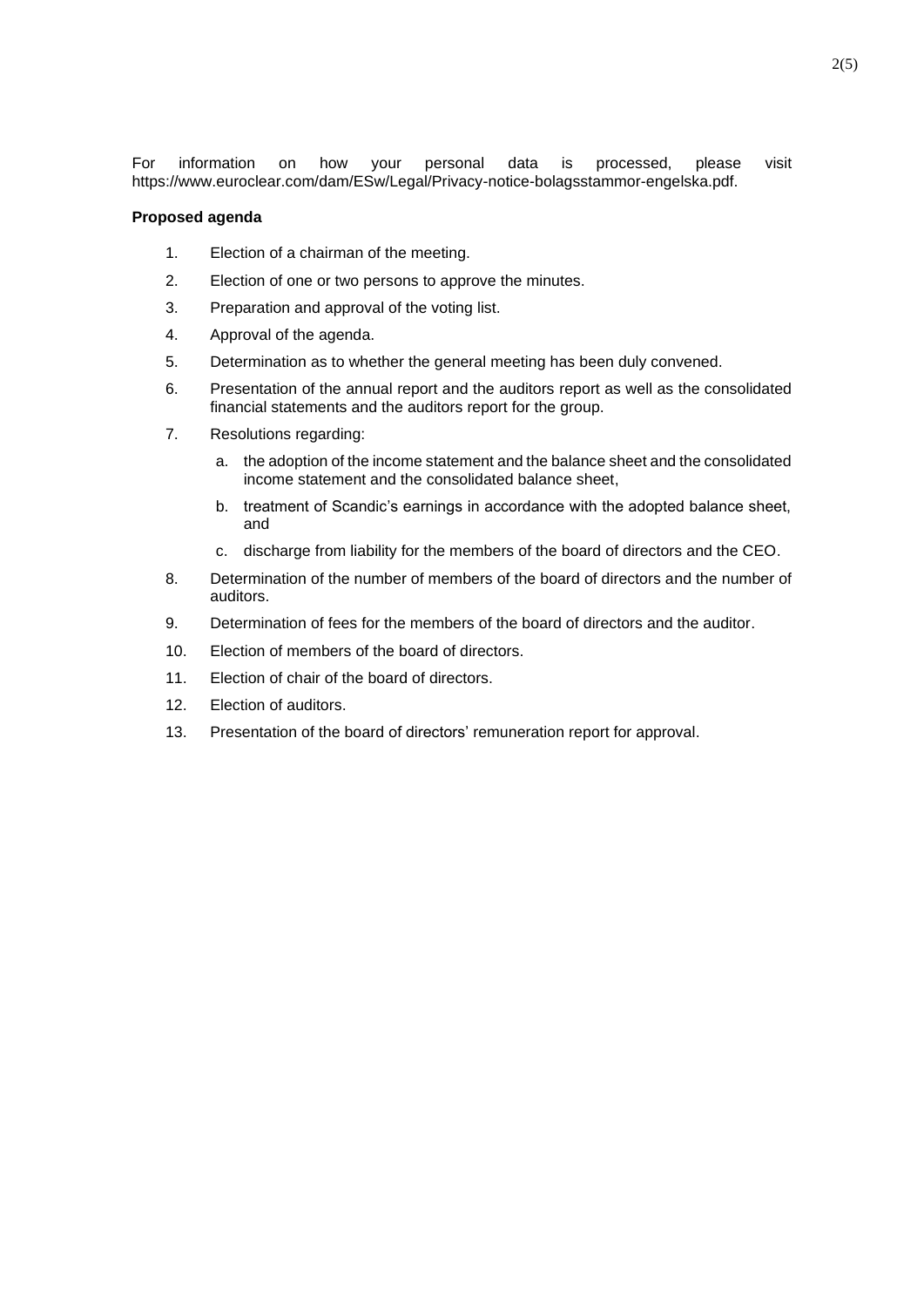# **PROPOSALS BY THE NOMINATION COMMITTEE**

# **ELECTION OF A CHAIRMAN OF THE MEETING (ITEM 1)**

The nomination committee proposes that Jesper Schönbeck, member of the Swedish Bar Association, from Advokatfirman Vinge, or, if he has an impediment to attend, the person proposed by the nomination committee, is elected as chairman of the annual general meeting.

# **DETERMINATION OF THE NUMBER OF MEMBERS OF THE BOARD OF DIRECTORS AND THE NUMBER OF AUDITORS (ITEM 8)**

The nomination committee proposes the number of members of the board of directors to be seven (7) and the number of auditors to be one (1) with no deputy members.

# **DETERMINATION OF FEES FOR THE MEMBERS OF THE BOARD OF DIRECTORS AND THE AUDITOR (ITEM 9)**

The nomination committee proposes that fees to the directors elected by the annual general meeting and for committee work is to be paid out in accordance with the following (unchanged since 2020):

- Chairman of the board: SEK 850,000 (2020: SEK 850,000)
- Other members of the board of directors: SEK 365,000 (2020: SEK 365,000)
- Chairman of the audit committee: SEK 155,000 (2020: SEK 155,000)
- Other members of the audit committee: SEK 60,000 (2020: SEK 60,000)
- Chairman of the remuneration committee: SEK 100,000 (2020: SEK 100,000)
- Other members of the remuneration committee: SEK 50,000 (2020: SEK 50,000)
- Chairman of the investment committee: SEK 110,000 (2020: SEK 110,000)
- Other members of the investment committee: SEK 55,000 (2020: SEK 55,000)

Furthermore, it is proposed that the fees to the auditor shall be paid in accordance with approved invoice.

# **ELECTION OF MEMBERS OF THE BOARD OF DIRECTORS (ITEM 10)**

The nomination committee proposes re-election of Ingalill Berglund, Per G. Braathen, Grant Hearn, Martin Svalstedt, Fredrik Wirdenius and Kristina Patek, and new election of Therese Cedercreutz, as members of the board of directors for the time until the end of the next annual general meeting.

Information about the proposed new member of the board of directors

# **Therese Cedercreutz**

Born: 1969. Finnish citizen.

Education: M.Sc. Turku School of Economics.

Other current assignments: CEO and partner of Miltton Inc, part of the Miltton Group. Chairman of the board of directors of EAB Group Oyj and member of the board of directors of Tokmanni Oyj and Vieser Oyj.

Previous assignments: CEO and COO of 358 Advertising Agency, VP Business Development at Spoiled Milk, Director Global Marketing at F-Secure Oyj, Director Sales and Business Development EMEA at THQ Wireless, and member of the board of directors of HappyOrNot.

Shareholding: 0.

Independent in relation to major shareholders: Yes.

Independent in relation to the company and management: Yes.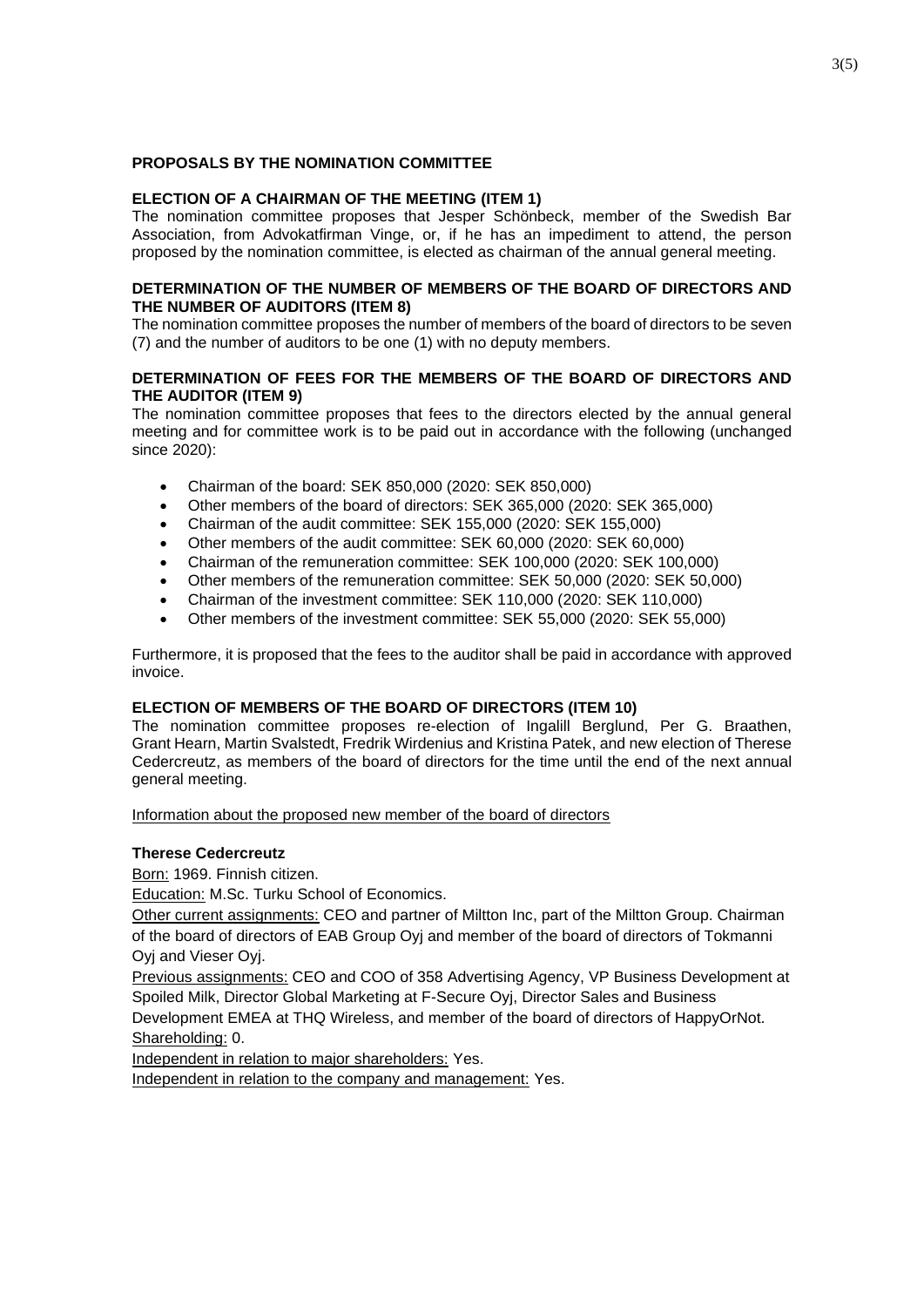#### **ELECTION OF CHAIR OF THE BOARD OF DIRECTORS (ITEM 11)**

The nomination committee proposes Per G. Braathen as the chairman of the board for the time until the end of the next annual general meeting.

## **ELECTION OF AUDITORS (ITEM 12)**

In accordance with the audit committee's recommendation, the nomination committee proposes re-election of PricewaterhouseCoopers AB as auditor for the time until the end of the next annual general meeting. PricewaterhouseCoopers AB has notified Scandic that Sofia Götmar-Blomstedt will continue as the auditor in charge.

# **PROPOSALS BY THE BOARD OF DIRECTORS**

## **ELECTION OF ONE OR TWO PERSONS TO APPROVE THE MINUTES (ITEM 2)**

As persons to approve the minutes of the annual general meeting together with the chairman, the board of directors proposes Dick Bergqvist (AMF) and Karl Swartling (Stena Sessan), or if one or both of them are prevented, the person or persons instead appointed by the board of directors. The task of approving the minutes of the annual general meeting also includes verifying the voting list and that the advance votes received are correctly stated in the minutes of the annual general meeting.

# **PREPARATION AND APPROVAL OF THE VOTING LIST (ITEM 3)**

The voting list proposed for approval is the voting list drawn up by Euroclear Sweden AB on behalf of Scandic, based on the annual general meeting's shareholders' register and advance votes received, as verified and recommended by the persons approving the minutes of the annual general meeting.

# **TREATMENT OF SCANDIC'S EARNINGS IN ACCORDANCE WITH THE ADOPTED BALANCE SHEET (ITEM 7.B)**

The board of directors proposes that no dividend is paid to the shareholders, and that funds at the disposal of the annual general meeting are carried forward.

# **MISCELLANEOUS**

#### **Shares and votes**

As of the date of this notice, there are in total 191,257,993 shares in Scandic. The Company has only one series of shares and the total number of votes in Scandic thus amounts to 191,257,993. As of the date of this notice, Scandic holds no own shares.

#### **Shareholders' right to request information**

The board of directors and the managing director are required to, upon request from shareholders and if the board considers that it may be done without harm for the Company, provide information that may affect a matter on the agenda and any circumstances which may affect the assessment of the Company's relationship to other companies within the group.

A request for such information shall be made in writing to Scandic Hotels Group AB (publ), att. Camilla Köhler, Sveavägen 167, SE-102 33 Stockholm, Sweden or via email to camilla.kohler@scandichotels.com, no later than on May 21, 2021. Information relating to such requests will be made available at Scandic Hotels Group AB (publ), Sveavägen 167, SE-102 33 Stockholm, Sweden and on www.scandichotelsgroup.com no later than May 26, 2021. The information will also be sent, within the same period of time, to shareholders who so request and state their address.

#### **Documents**

The nomination committee's motivated statement regarding its proposal for the board of directors is available on Scandic's website www.scandichotelsgroup.com. The annual report, the auditor's report and the remuneration report as well as other documents related to the annual general meeting, will be available no later than three weeks before the annual general meeting at